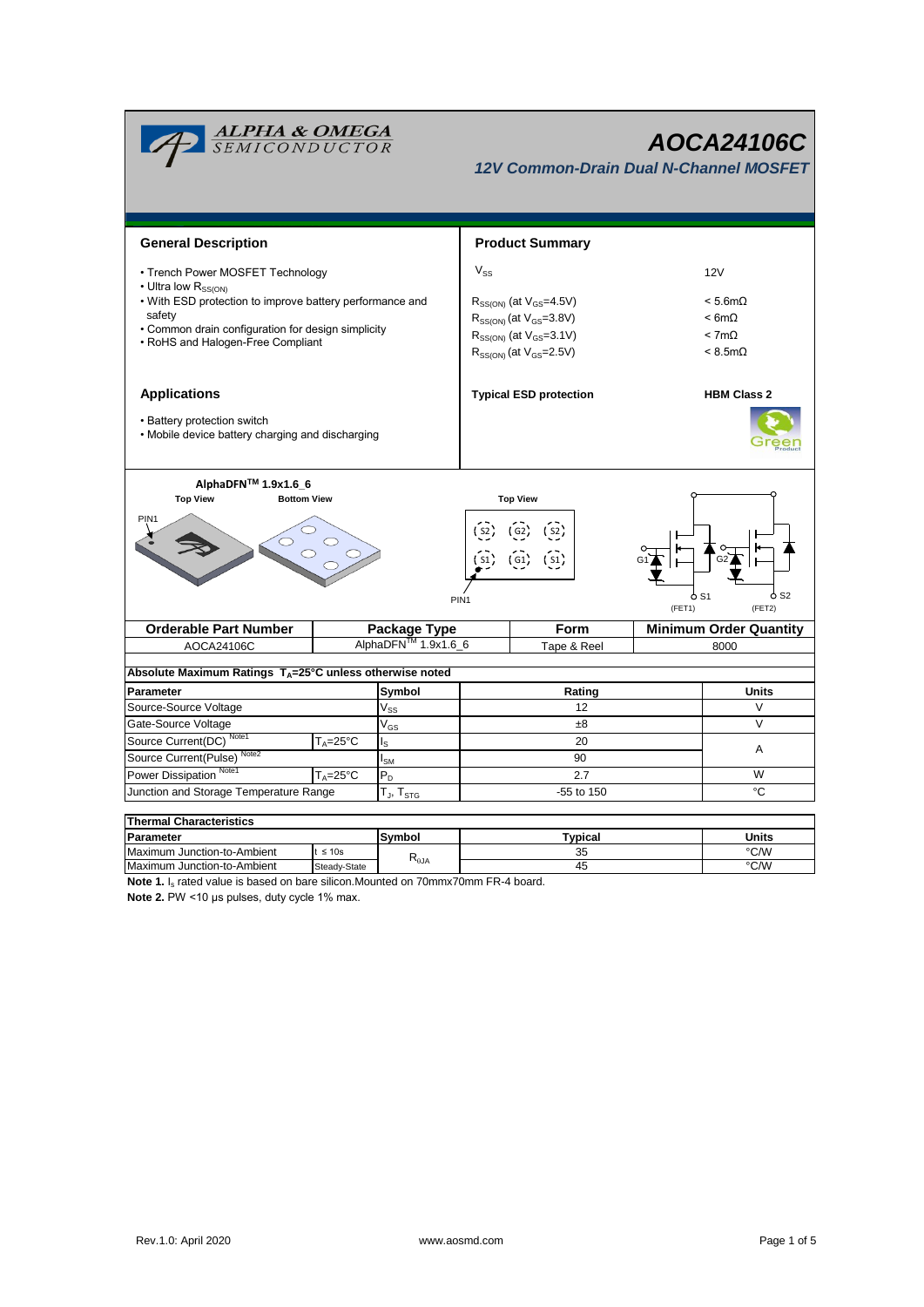

## **Electrical Characteristics (TJ=25°C unless otherwise noted)**

| Symbol                     | <b>Conditions</b><br>Parameter        |                                                            |                       | Min                            | Typ | Max  | <b>Units</b> |           |  |  |
|----------------------------|---------------------------------------|------------------------------------------------------------|-----------------------|--------------------------------|-----|------|--------------|-----------|--|--|
| <b>STATIC PARAMETERS</b>   |                                       |                                                            |                       |                                |     |      |              |           |  |  |
| $BV_{SSS}$                 | Source-Source Breakdown Voltage       | <b>Test Circuit 6</b><br>$IS=250\mu A$ , $VGS=0V$          |                       | 12                             |     |      | V            |           |  |  |
| $I_{SSS}$                  | Zero Gate Voltage Source Current      | $V_{SS}$ =12V, $V_{GS}$ =0V                                | <b>Test Circuit 1</b> |                                |     |      | 1            |           |  |  |
|                            |                                       |                                                            |                       | $T_i = 55^{\circ}C$            |     |      | 5            | μA        |  |  |
| $I_{GSS}$                  | Gate leakage current                  | <b>Test Circuit 2</b><br>$V_{SS} = 0V$ , $V_{GS} = \pm 8V$ |                       |                                |     | ±10  | μA           |           |  |  |
| $V_{GS(th)}$               | Gate Threshold Voltage                | $V_{SS} = V_{GS}$ $I_S = 250 \mu A$                        | <b>Test Circuit 3</b> |                                | 0.4 | 0.75 | 1.1          | $\vee$    |  |  |
| $R_{SS(ON)}$               | Static Source to Source On-Resistance | $V_{GS}$ =4.5V, $I_S$ =4A                                  | <b>Test Circuit 4</b> |                                | 3.1 | 4.5  | 5.6          | $m\Omega$ |  |  |
|                            |                                       |                                                            |                       | $T_{\parallel} = 125^{\circ}C$ | 4.0 | 5.7  | 7.0          |           |  |  |
|                            |                                       | $V_{GS} = 3.8 V, I_S = 4A$                                 | <b>Test Circuit 4</b> |                                | 3.2 | 4.7  | 6.0          | $m\Omega$ |  |  |
|                            |                                       | $V_{GS} = 3.1 V, I_S = 4A$                                 | <b>Test Circuit 4</b> |                                | 3.6 | 5.1  | 7.0          | $m\Omega$ |  |  |
|                            |                                       | $V_{GS} = 2.5V, I_S = 4A$                                  | <b>Test Circuit 4</b> |                                | 4.2 | 5.8  | 8.5          | $m\Omega$ |  |  |
| $g_{FS}$                   | Forward Transconductance              | $V_{SS} = 5V$ , $I_S = 4A$                                 | <b>Test Circuit 3</b> |                                |     | 30   |              | S         |  |  |
| V <sub>FSS</sub>           | Forward Source to Source Voltage      | $IS=1A, VGS=0V$<br><b>Test Circuit 5</b>                   |                       |                                | 0.6 | 1    | V            |           |  |  |
|                            | <b>DYNAMIC PARAMETERS</b>             |                                                            |                       |                                |     |      |              |           |  |  |
| R <sub>g</sub>             | Gate resistance                       | $f=1MHz$                                                   |                       |                                |     | 1.6  |              | KΩ        |  |  |
|                            | <b>SWITCHING PARAMETERS</b>           |                                                            |                       |                                |     |      |              |           |  |  |
| $Q_g$                      | <b>Total Gate Charge</b>              | $V_{G1S1} = 4.5V$ , $V_{SS} = 6V$ , $I_S = 4A$             |                       |                                |     | 16   |              | nC        |  |  |
| $t_{D(0n)}$                | Turn-On DelayTime                     |                                                            |                       |                                |     | 1.2  |              | μs        |  |  |
| $\mathsf{t}_{\mathsf{r}}$  | Turn-On Rise Time                     | $V_{G1S1} = 4.5V$ , $V_{SS} = 6V$ , $R_1 = 1.5\Omega$ ,    |                       |                                |     | 1.7  |              | μs        |  |  |
| $t_{\text{D}(\text{off})}$ | Turn-Off DelayTime                    | $R_{\text{GEN}} = 3\Omega$                                 |                       | <b>Test Circuit8</b>           |     | 3.8  |              | μs        |  |  |
| $\mathbf{t}_\text{f}$      | <b>Turn-Off Fall Time</b>             |                                                            |                       |                                |     | 4.1  |              | μs        |  |  |

APPLICATIONS OR USE AS CRITICAL COMPONENTS IN LIFE SUPPORT DEVICES OR SYSTEMS ARE NOT AUTHORIZED. AOS DOES NOT ASSUME ANY LIABILITY ARISING OUT OF SUCH APPLICATIONS OR USES OF ITS PRODUCTS. AOS RESERVES THE RIGHT TO IMPROVE PRODUCT DESIGN, FUNCTIONS AND RELIABILITY WITHOUT NOTICE.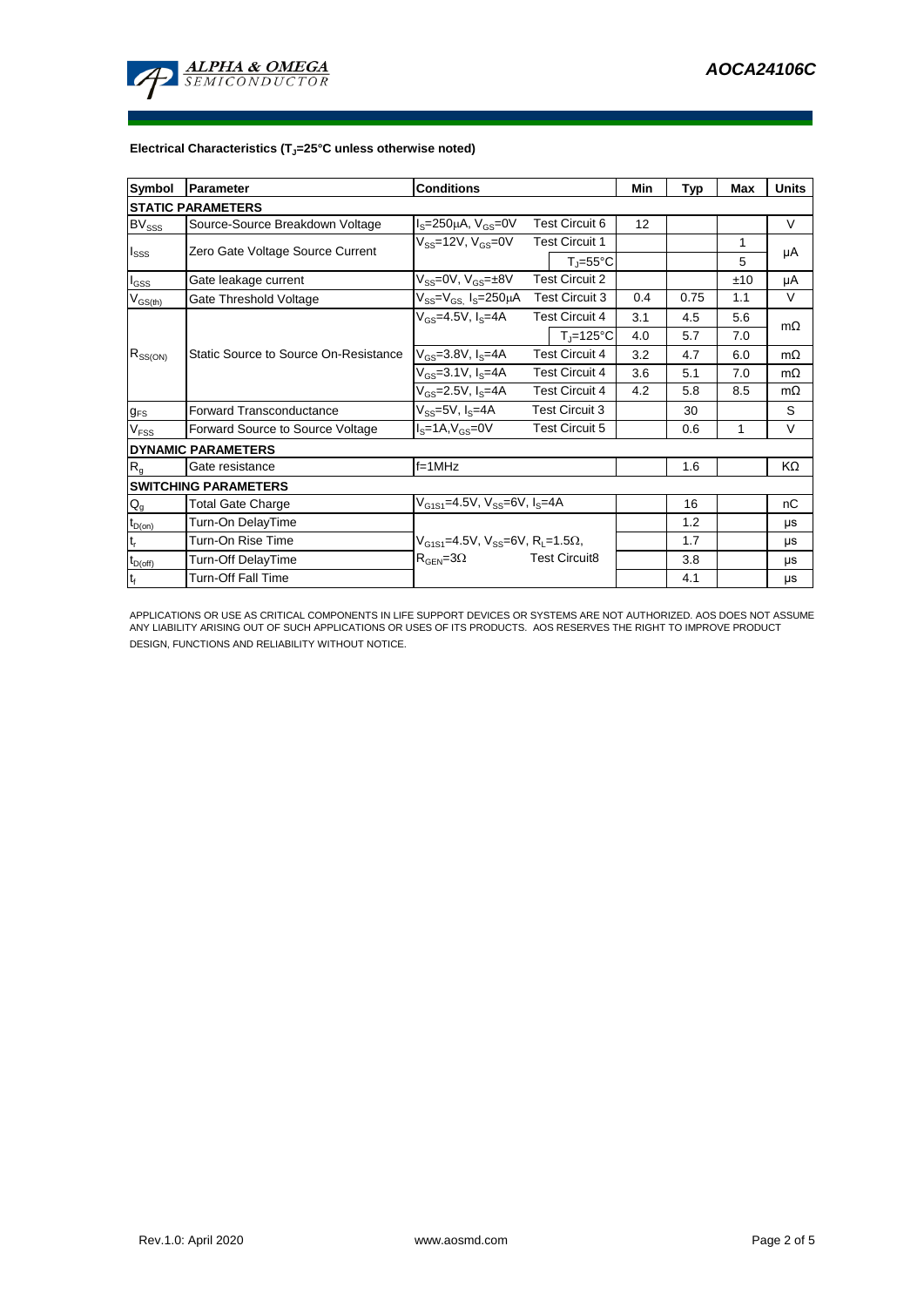

## **TYPICAL ELECTRICAL AND THERMAL CHARACTERISTICS**

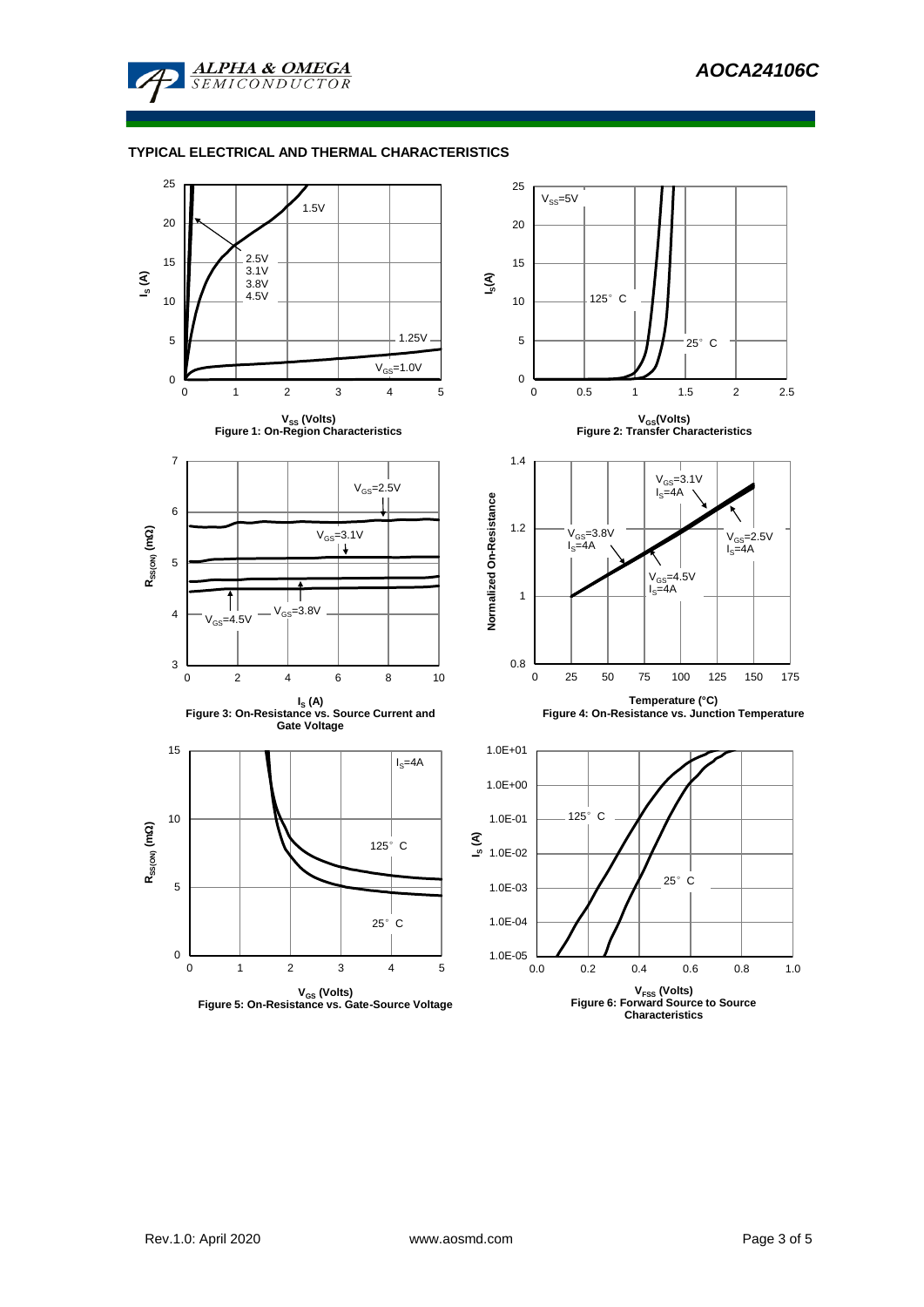

## **TYPICAL ELECTRICAL AND THERMAL CHARACTERISTICS**



**Figure 10: Normalized Maximum Transient Thermal Impedance (Note1)**